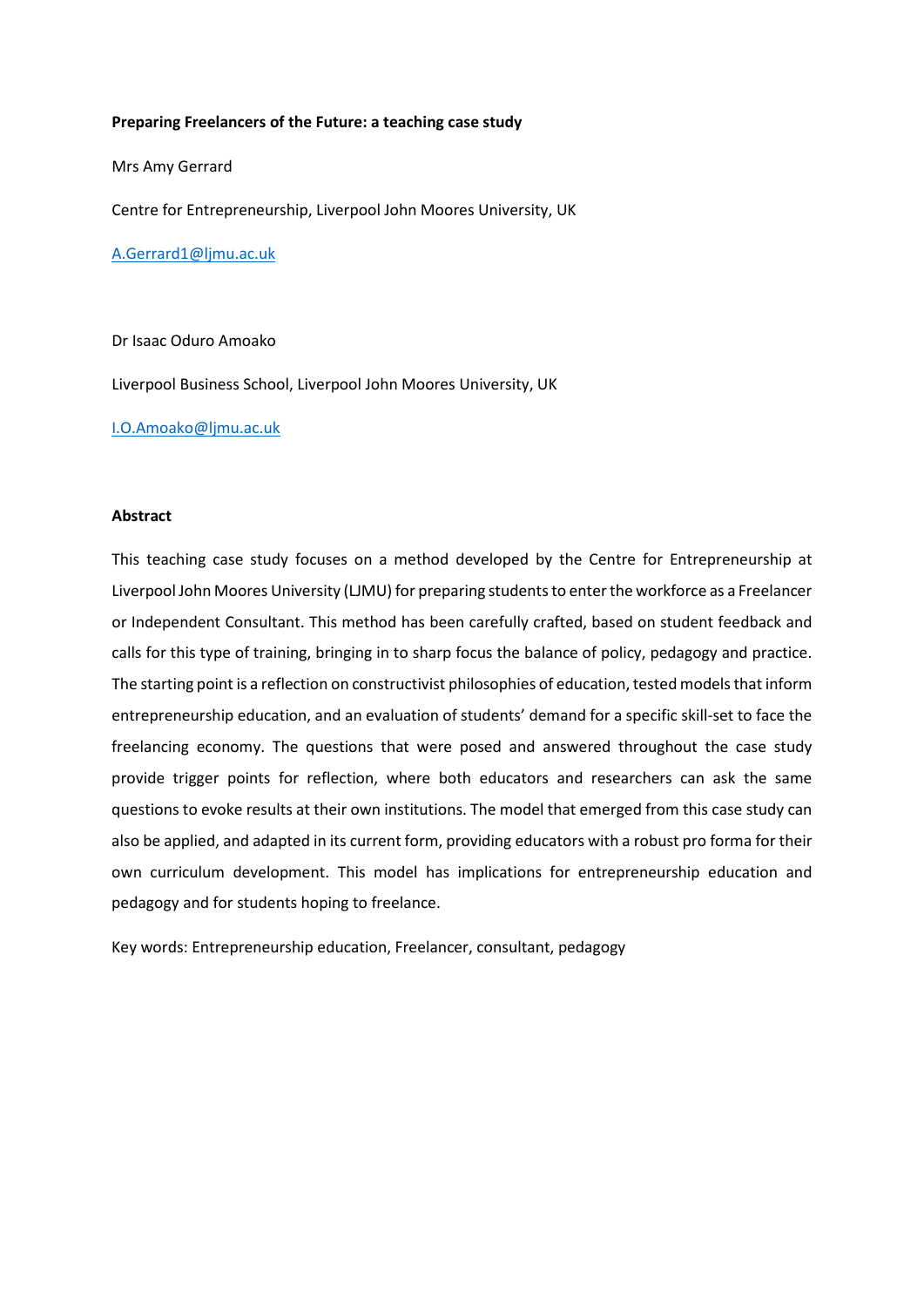#### **Introduction**

The rapidly growing number of platform firms such as Uber which connect workers who are regarded as independent contractors to clients for in-person service tasks has led to novel changes in employerworker relations and the rise in freelancing (Agrawal et al, 2013). While the legality of these classifications are subjects of debate, the rise of these business models require a need to rethink how students are trained for the work place of the future. Yet, preparing students to freelance is a complex task; it comprises the design of learning outcomes that enable students to thrive in a rapidly changing economic and employment landscape, where job security and self-reliance are key features of thriving professionally.

The aim of this paper is to examine how the constructivist philosophy of education is utilized in the development of a model for the training of freelancers in entrepreneurship education. The model enables students to explore 'what entrepreneurship means to them' and ultimately enable them to develop an entrepreneurial mind-set. The model has been developed around three key concepts, that map a student's learning from simple to complex. Firstly, Bloom's Taxonomy is used to affirm the progression through the stages of learning. Secondly, Hytti's 2002 study on entrepreneurial learning is used to track progress as students become more entrepreneurial. Finally, the QAA (2018) Guidelines for Enterprise and Entrepreneurship were consulted, specifically the student learning journey towards entrepreneurial effectiveness. The model is explored through a coaching style, and the sessions are designed to help students think about entrepreneurship, with themselves at the centre.

The paper contributes to entrepreneurship education by presenting a flexible model that can be applied or adapted in its current form to provide entrepreneurship educators with a framework to enhance curriculum development, training and entrepreneurial mind-set to learners.

### **Literature Review**

Preparing students to freelance is a complex task. It comprises the design and delivery of curricula with learning outcomes that enable students to thrive in a rapidly changing economic and employment landscape where job security and self-reliance are key features of thriving professionally. Jackson (2008, p.5) explains '*preparing for jobs that don't exist yet, using technologies that have not yet been invented, in order to solve problems that we don't know are problems yet'*. When preparing the freelancers of the future, a crucial consideration is the concept of resilience and learning from failure. Graduates that have developed the ability to learn from failure are those that display the resilience needed to bounce back in the uncertain future of employment (Shepherd 2004). The paper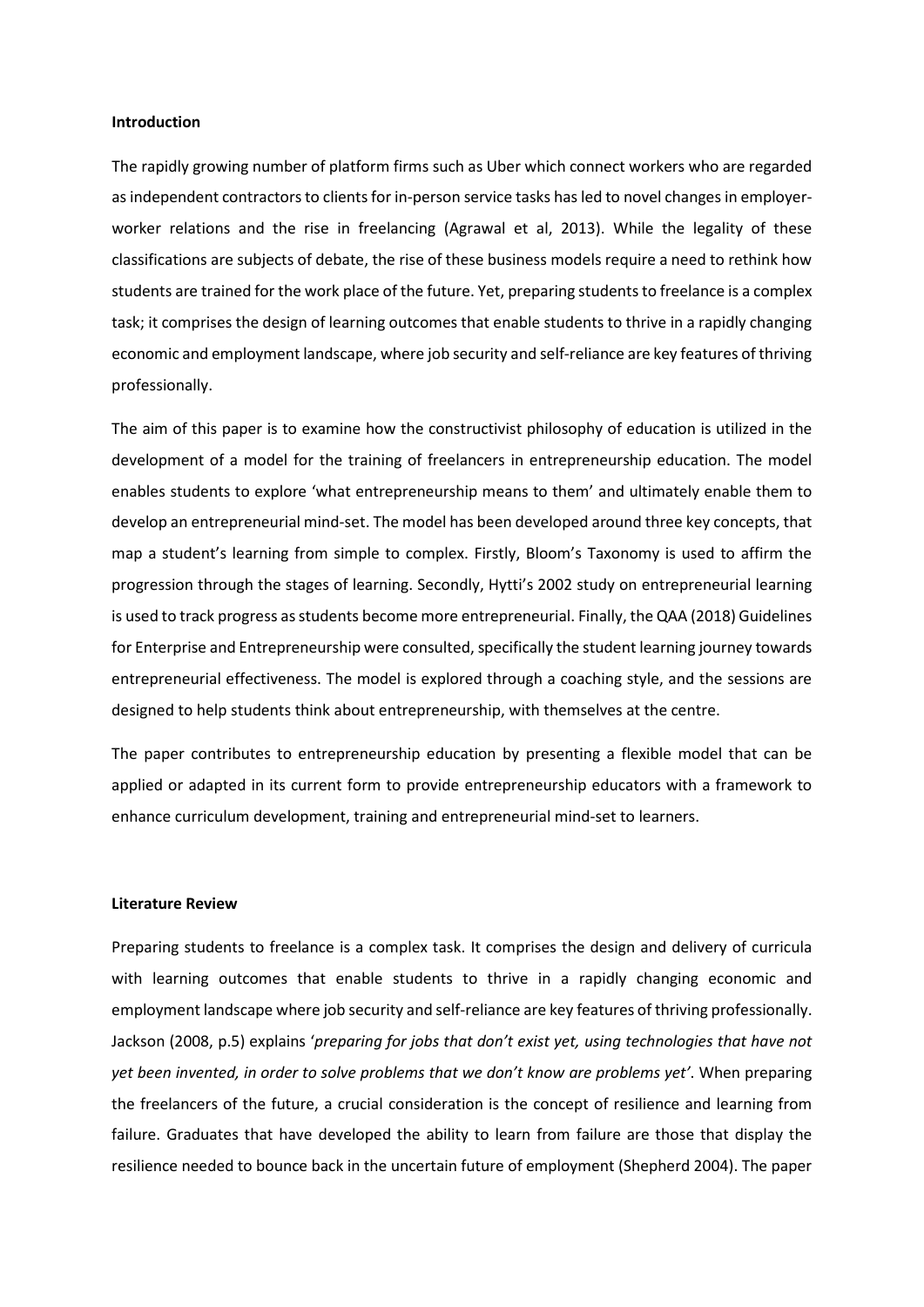combines resilience and learning from failure based on the work of Carole Dweck. Dweck articulates that to promote the Growth Mindset failures serve as useful milestones in a personal journey. Dweck (1999, pp.5-15) captures this thinking in her chapter '*When Failure Undermines and When Failure Motivates*', where strategies are shared to help students move forward rather than look back and dwell on the past. The Lean Start Up (Ries, 2011) philosophy correlates with this concept, encouraging people engaged in start up to fail fast, so that they can learn quickly and move on with the customer. The cases discussed have been based on the Lean Start Up (Ries, 2011) approach, weaving in wherever possible Growth Mindset techniques.

Bloom's taxonomy is omnipresent in the world of teacher education. The original Taxonomy, developed by Benjamin Bloom in 1956, set out to classify six elements of learning within the cognitive domain; Knowledge, Comprehension, Application, Analysis, Synthesis, Evaluation (Krathwohl 2002). Bloom's model suggests that the learner progresses through the six categories in a linear format, and since it's inception, teachers have used this model to develop learning outcomes that invariably fall into one of Bloom's six categories. In 2001, the Taxonomy was revised by Anderson and Krathwohl. The notable changes were the re-ordering the complexity of the categories, re-naming the categories from nouns to verbs, and allowing more flexibility within the hierarchy, helping teachers to overlap some learning objectives. The revised taxonomy is used in this case study; Remember, Understand, Apply, Analyse, Evaluate, Create.

In 2002, Hytti et al compiled a comprehensive study, of 60 enterprise education programmes in five European countries, to determine the common aims and objectives of those enterprise education programmes. The research from both programmatic and literary resources resulted in their classification of three aims of enterprise education; learn to understand entrepreneurship, learn to become entrepreneurial, and learn to become an entrepreneur. In a subsequent study by Hytti and Kuopusjärvi (2004), the latter learning to become an entrepreneur, was the most frequently evaluated type of training programme, specifically with a focus on teaching/coaching students to become entrepreneurs and/or run small businesses.

In 2012, the Wilson Review on Business and University Collaboration called out universities for not preparing graduates with the skills they need to meet business demands. In the same year, the QAA (Quality Assurance Agency for Higher Education) released its inaugural guidelines for Enterprise and Entrepreneurship Education, which hoped to close this skill gap. In the rapidly changing socioeconomic and socio-political climate, the QAA opted to publish a revised version of the guidelines in 2018. These guidelines highlight the student learning journey towards entrepreneurial effectiveness, a progressive model through various learning interventions. This journey routes the student from an initial starting point of entrepreneurial awareness, posing questions such as 'what is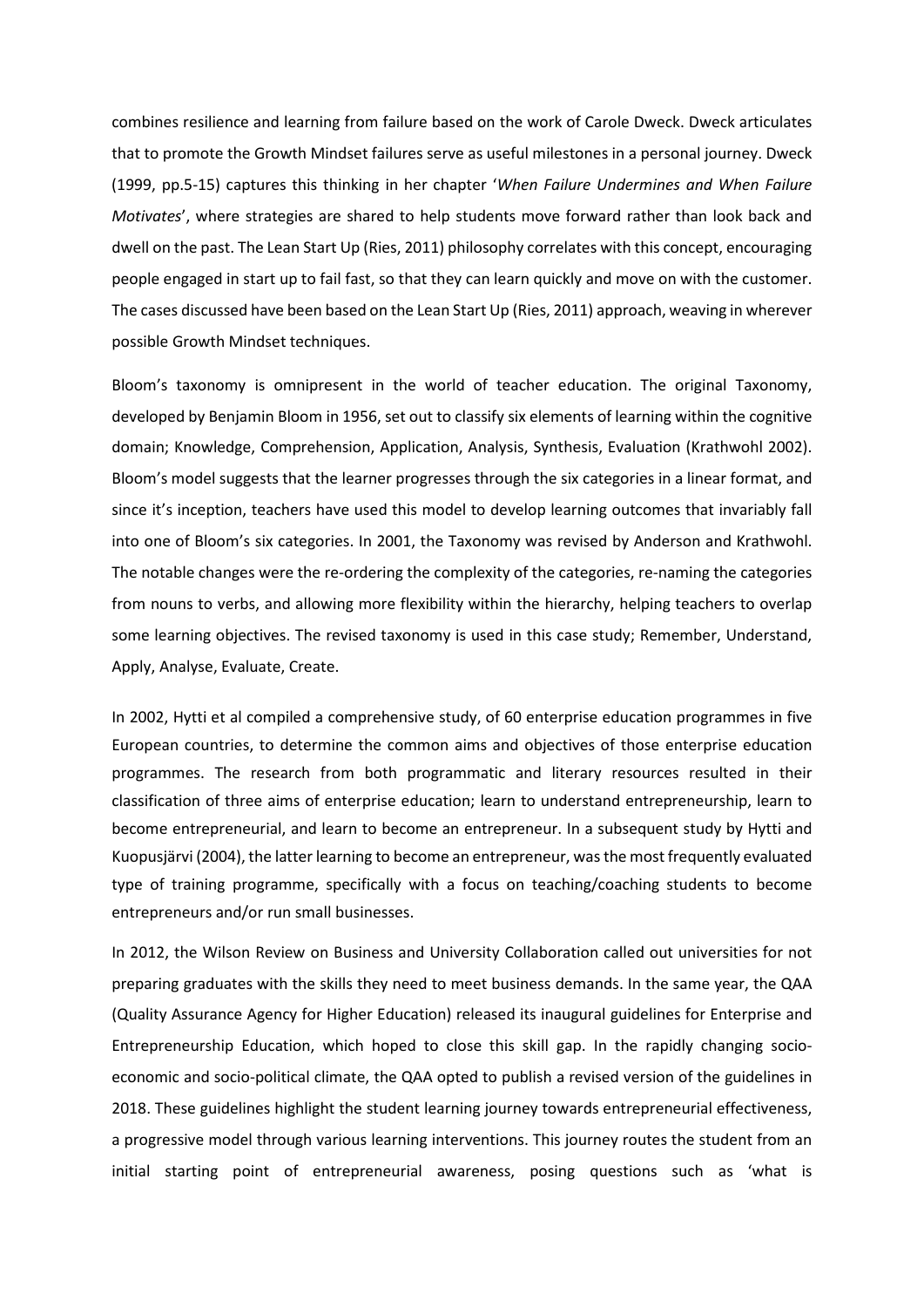entrepreneurship?'. The journey then moves forward, in tandem, towards the development of entrepreneurial competencies and an entrepreneurial mind-set. Once a student has then developed these three pillars (either inside or outside of the classroom) they can then move towards entrepreneurial effectiveness.

## **Design and methods of delivery**

The concepts of preparing students for uncertainty, preparing students for failure, and helping students learn from failure informed how the learning was then designed. However, the groups of learners varied from in-curriculum classes (levels 4-7) to mixed groups of opt in learners. Therefore, an examination of methods used to prepare students for entrepreneurial learning, in addition to preparing mixed groups of students was needed.

The three models discussed in the literature were used (Hytti et al, Bloom and the QAA) have informed the case studies in this paper, with the aim of scaffolding learning, moving students towards entrepreneurial effectiveness. James and Pollard (2006) in Coffield (2008 p.12) explain this technique as '*providing structures to help learners move forward in their learning so that, when these supports are removed, the learning is secure'*.

Hytti et al's 2002 study on entrepreneurial learning informed the levels of information included in the delivery of the programme. These included:

- 1. To learn to understand entrepreneurship (What do entrepreneurs do? What is entrepreneurship? Why are entrepreneurs needed?).
- 2. To learn to become entrepreneurial (I need to take responsibility for my learning, career and life. How to do it).
- 3. To learn to become an entrepreneur (Can I become an entrepreneur? How to become an entrepreneur? Managing the business).

These objectives were then cross-referenced and aligned with **Bloom's taxonomy.** We took the six categories of learning, and split them across three sections:

- 1. Remembering and Understanding these were paired as we could design activities based on developing an awareness and understanding of entrepreneurship initially.
- 2. Applying this category was left stand-alone, as we wanted to design activities that would allow students to have plenty of time to apply concepts, to involve them in the prior learning.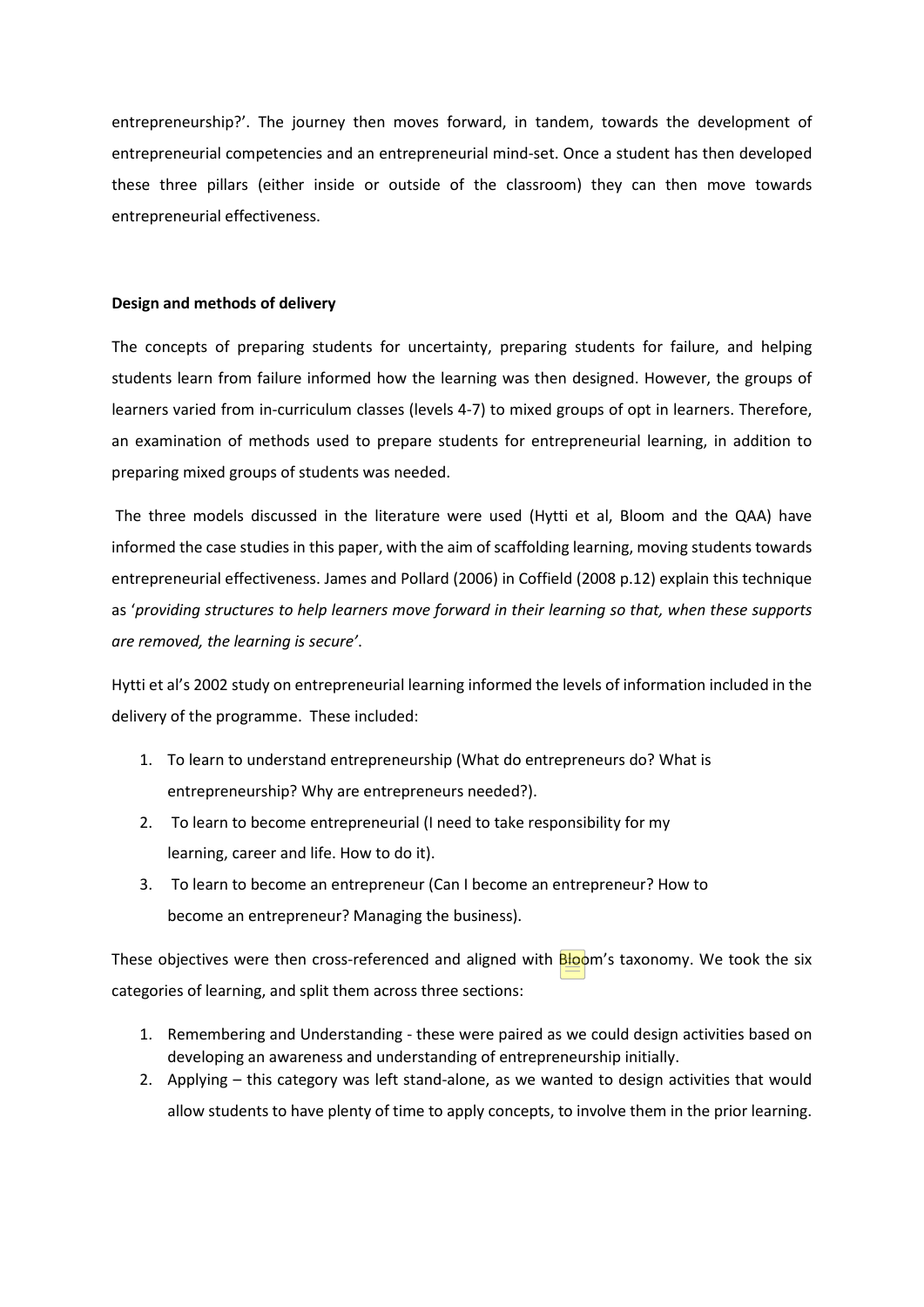3. Creating, Evaluating, Analysing – these three aspects were paired, as some of the students will extend their learning beyond the classroom, in particular the evaluate and create aspects, into their activities in the real world.

The aim here, was to leverage the constructivist philosophy of education, where learning is built up based on previous experiences, and contextualised with a purpose (Fawbert 1998), linking directly to Gagne's principles of '*stimulating students to recall previously learned capabilities'* (Gagne 1985 in Fawbert 1998 p.7). Gagne's learning theory on Conditions for Learning, again, gives us a progressive model that classifies levels of learning. Gagne's 9 steps (gaining attention, identify objective, recall prior learning, present stimulus, guide learning, elicit per performance, provide feedback, assess performance, enhance retention) give a chronological method for educators to design an effective programme. However, the learning interventions in this case study vary in terms of length, assessment, and intended outcomes (one case study is opt-in extra curricular). Therefore, the focus of this case study is gaining the students' attention, helping them to identify objectives and relate them to their previous experience, give them stimulus and guide learning then elicit performance. The overall aim of this type of entrepreneurship education is to build a transferrable set of behaviours and skills, a technique highlighted by James in Gardner (2006 pp.55-56) as '*providing opportunities to apply concepts and strategies in novel situations'.* Moreover, as our students move on to freelancing opportunities, it will be the students' clients that will provide Gagne's final steps of providing feedback, assessing performance and enhancing retention.

Finally, the QAA Guidelines for Enterprise and Entrepreneurship Education (2018) were consulted. The QAA guidelines provide an in-depth account of enterprise and entrepreneurship education in the UK, specifically useful for defining the terminology and strategies that can prove most effective for the inclusion of enterprise and entrepreneurship education. Of particular interest in this case study is the student learning journey from Entrepreneurial Awareness to Entrepreneurial Effectiveness. The breakdown of the student learning journey proved helpful when unpacking the curriculum planning.

The three models identified highlight a starting point for the learning design for Freelancers. Each model shared the idea that developing an understanding of freelancing and an awareness of the concept was a valid starting point.

# **The Model**

The model that is developed is based on three simple questions, which layer the Bloom, QAA and Hytti models in tandem. By posing these three questions to students, a number of outcomes are hoped to be achieved. Firstly, 'What can I sell?' aims to help students think critically about what value they can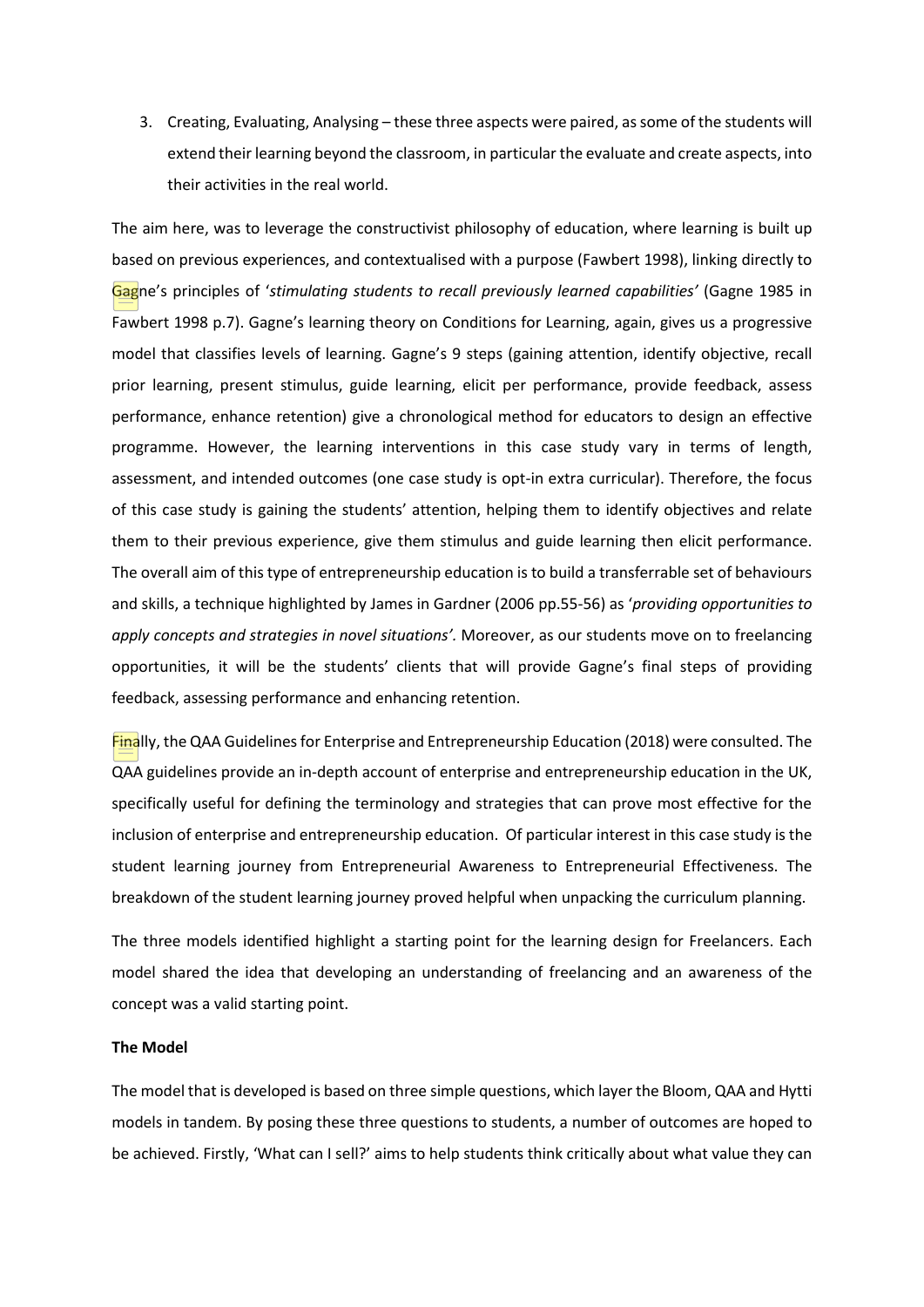bring to customers. In the unpacking of this question, information is uncovered about the student, such as 'what entrepreneurship means to them' and aims to encourage an entrepreneurial mind-set. The questions are kept in a coaching style, and the sessions are designed to help students think about entrepreneurship, with themselves at the centre.





# **Findings; Preparing Students for Freelancing in Case studies**

# **Case Study 1 – Sport Psychology**

The department for Applied Sport Psychology have identified and acknowledged the shift in the graduate landscape, from traditional careers to a portfolio of experiences including Freelance working. The British Psychological Society (BPS) Standards for Stage 2 Training states that 150 days of consultancy work is required, which presents educators with the challenge to prepare students to face a new economy of freelancing and self-employed opportunities from the earliest career entry points. **There** was an increasing need to communicate this industry trend to students, and provide them with the necessary skills to operate successfully in this environment.

This led the programme team to include a 'start-up' day for all level 7 MSc Sport Psychology students. This group was mixed in terms of baseline knowledge of entrepreneurship, and mixed in desire to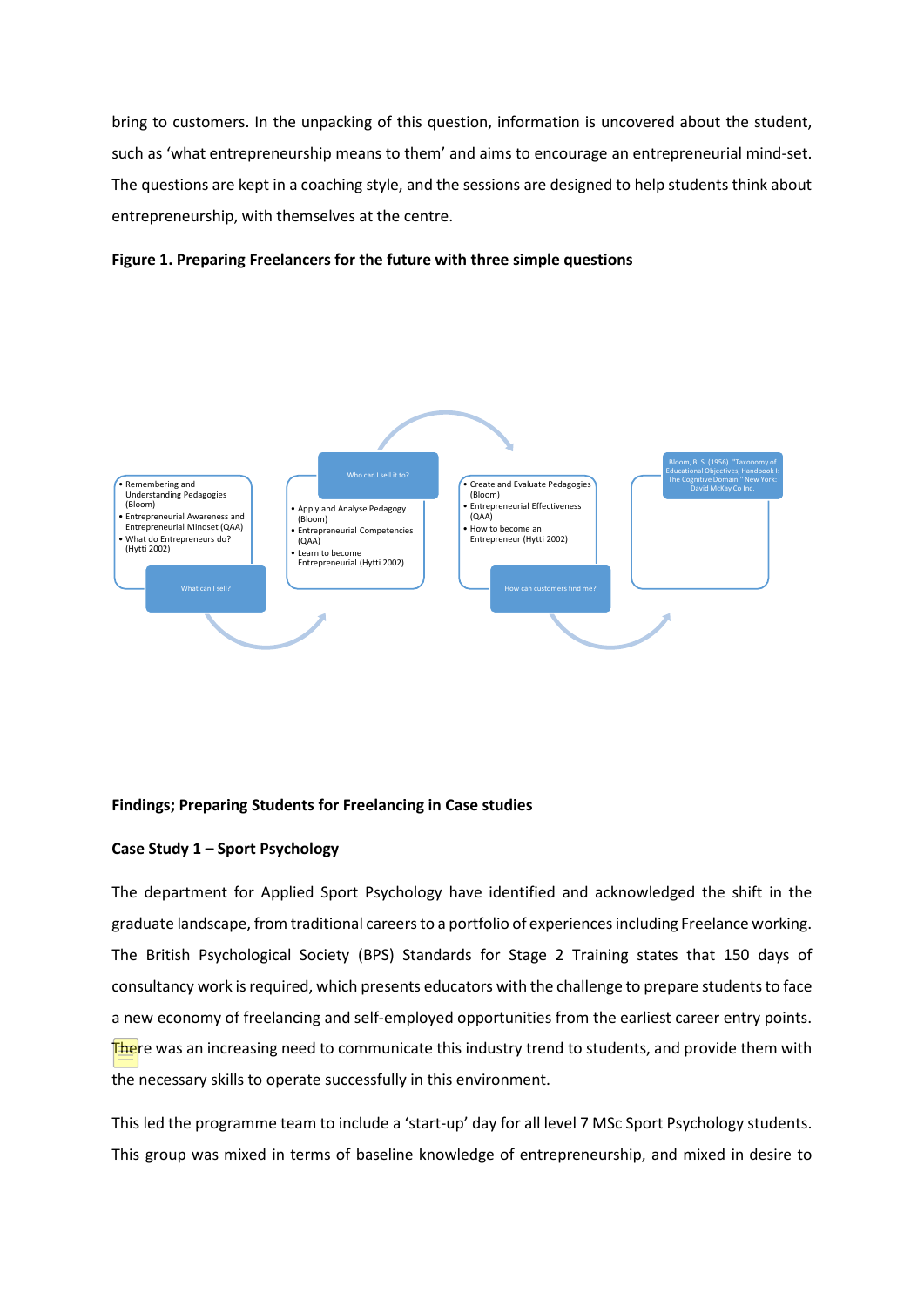pursue a freelance/portfolio career. This initial session was successful and it channelled students into the University's Start-Up Funding streams. One of the crucial pieces of feedback from this session, was that the students wished they had access to this session earlier in their learning journey.

To address this feedback and increase the readiness of students to face the freelance economy, the course team decided to collaborate with the Centre for Entrepreneurship to develop curriculum changes that would increase entrepreneurial awareness and skills to meet these new industry demands, starting from Level 4. The course team identified a Curriculum Enhancement Internship as the ideal vehicle to make these curriculum changes. It was vital that the intern selected had vested interests in both curriculum development and entrepreneurship to enable the project to be successful. The intern selected was a PhD Student who had interests in starting up his own consultancy, and was therefore considered an exemplar to lead the project.

The outcome of this 6-month project was a curriculum that had been fully designed, using data from student focus groups, in line with Bloom's taxonomy; at level 4 the students engaged in 'remembering and understanding' activities, at level 5 they engaged in 'applied' activities and 'analysis' based activities, and at level 6, the students engaged in 'creation and evaluation' activities.

At level 4, students are asked to examine the question 'what is entrepreneurship' and 'what does it mean to me'. After this, they are asked to be creative by coming up with solutions to significant industry problems. This opportunity in the first session is allowing students to think about the first fundamental question 'what can I sell'; by investigating industry problems and coming up with solutions, they are starting to consider the possibilities of products and services that can solve problems for customers.

At level 5, students are encouraged to consider self-awareness and branding. They're starting to explore their professional values and how these map back to the products and services that they can offer. A key task in this session is for them to identify a successful consultant Sport Psychologist, and consider how they brand themselves and who they are aiming this branding at. This helps the students to address the second fundamental question 'who can I sell to'.

At level 6, the students encounter a guest speaker who is a practicing entrepreneur in the field of Sport Psychology. The guest speaker is asked to specifically focus on their early experiences of finding work as a Consultant Sport Psychologist, where the opportunities can be, their personal qualities and attributes, the challenges of finding opportunities, and giving advice to the next generation of Sport Psychologists. This helps the students to consider the practicalities of the third question 'how can customers find me' from an experienced person currently working in the field.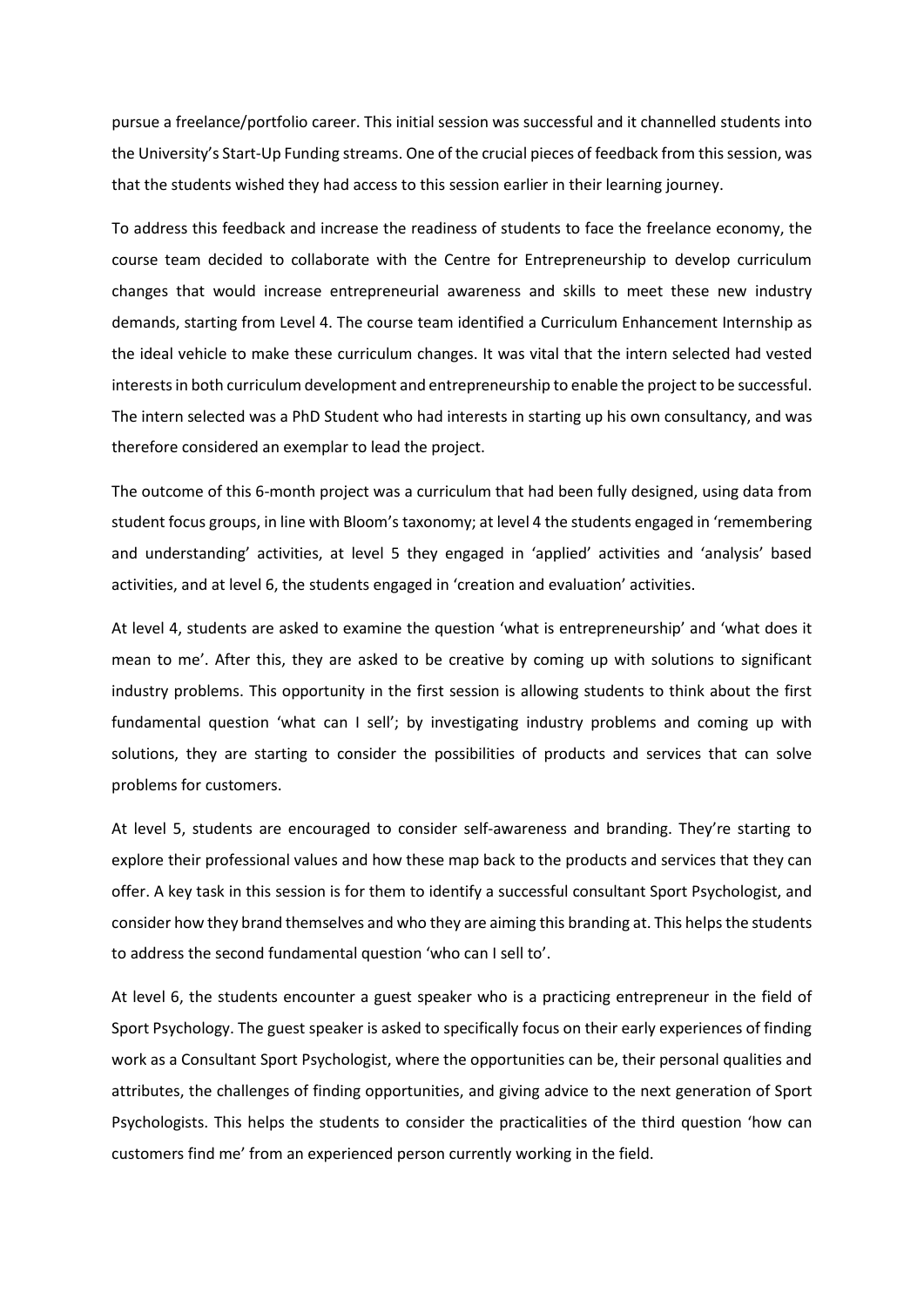The curriculum design was communicated to the programme team in the form of staff training and development activities. The programme is now embedded in Applied Sport Psychology Undergraduate pathways. This scheme has led to a curriculum that is cutting edge in terms of providing students with up to date industry knowledge from the outset, improving the student experience and value for money aspects of university education.

The MSc and Doctoral students still have access to the 'start-up' day style training activities, based on the lean start up model and Growth Mind-set. The team receives external applications to the Graduate Level courses, so the message still need to be communicated to students that have not been through the Undergraduate Entrepreneurship Training scheme.

#### **Case Study 2 – Extra Curricular Session (Opt-In Multidisciplinary).**

The Centre for Entrepreneurship runs a suite of opt-in extracurricular training for students who wish to start a business or become self-employed. There are approximately 6 programmes per semester, two of which are targeted at creative freelancers, who hope to monetise the skills they've acquired and enhance on their degrees. In the past two academic years, the creative freelancer sessions have attracted over 80 participants, from all of the arts based courses at LJMU, including Graphic Design, Film, Fashion and Art and Design. The Creative Freelancer sessions have also attracted students from outside of the Art School, including Journalism, Creative Writing, Social Policy, Computing and PhD students hoping to commercialise their research.

Students that opt to attend these courses, often have a good understanding of how their industry is using freelancers to meet skill shortages in the workforce, and those who desire to work flexibly, leveraging technology to secure a varied workflow of global opportunities for multiple clients. However, this course provided a different set of challenges. The students embark on this training from all levels, from a cross section of disciplines and from varying degrees of experience, including those who were already freelancing, and those who are still considering options. Opt-in cohorts also present challenges, such as no prior rapport with the trainer or fellow classmates, and limited ability to provide materials in advance of the sessions.

The session design has been modified and now starts with a 'portrait of a freelancer', where we invite external speakers to talk candidly to students about life as a freelancer, and the journey travelled since university. This account is delivered in a round table style, informally, to replicate the sensation that students are listening to an interactive, live podcast. It is important for the guest speakers to reinforce the messages around resilience and ability to learn and recover from failures whilst freelancing.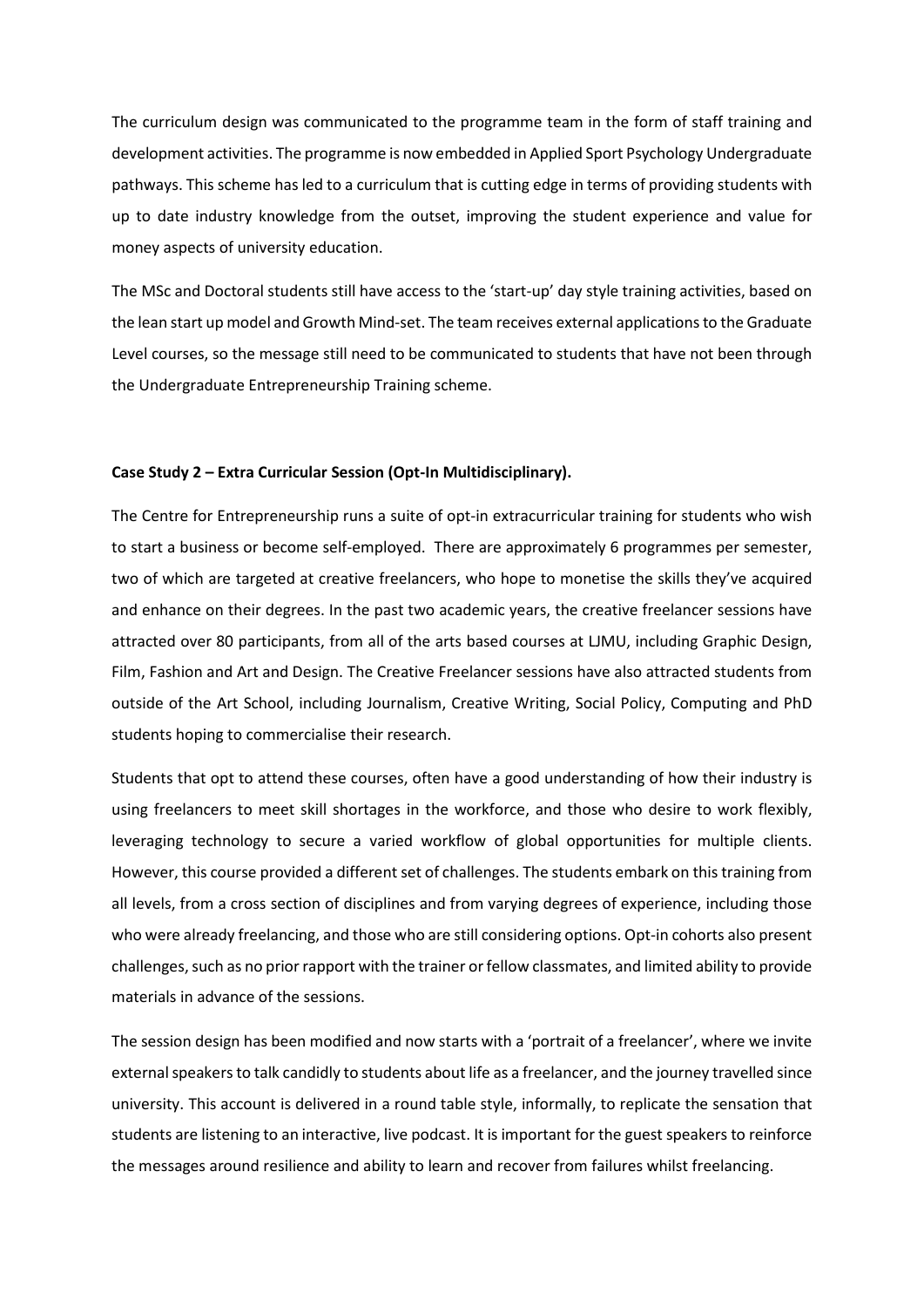After the guest speaker, the session then moves on to answer three fundamental questions:

- What can I sell?
- Who can I sell it to?
- How can they find me?

These three questions address a number of concepts in plain language, and cover the essentials of designing your value around customers (using customer discovery and value proposition) pricing, personal branding, money, marketing and sales. This keeps in line with the Centre for Entrepreneurship's lean start up approach, which is embedded into our operation's core.

The material is accompanied with a booklet, so that students can make notes, answer questions with the option of keeping them private or sharing with the group, and have a record of this point in time, with the intention of being able to reflect on their practice.

# **Discussions and Conclusion**

In this paper, we examine a model that was developed and applied to case studies for an entrepreneurship education programme. The model that was developed is a hybrid, informed by three key models. Bloom's Taxonomy, The QAA Journey towards Entrepreneurial Effectiveness, and Hytti et al (2002) three sets of aims.

This was straight forward in Case Study 1, where the learning was being designed for students at the same entry points. However, in Case Study 2 the learning was being designed for mixed groups of students, with varying degrees of knowledge and experience. In both Case Studies, initial assessment and attitude towards freelancing was an important factor to consider.

In Case Study 1, the initial assessment and assessment of attitude towards freelancing was determined through detailed pre-planning sessions with the course leaders, and via student focus groups. This allowed the researchers to create a starting point aligned with Bloom, that included pedagogy concerned with remembering and understanding, which aligns with the QAA Model and Hytti's.

In Case Study 2, the initial assessment and attitude towards freelancing was assessed via an application form to join the opt-in training. This allowed the trainers to assess an appropriate starting point, and to judge how much time should be dedicated to the initial stages of entrepreneurship education highlighted in the models used. We found that most students who were opting in to entrepreneurship education had a good understanding and awareness of their industry, and how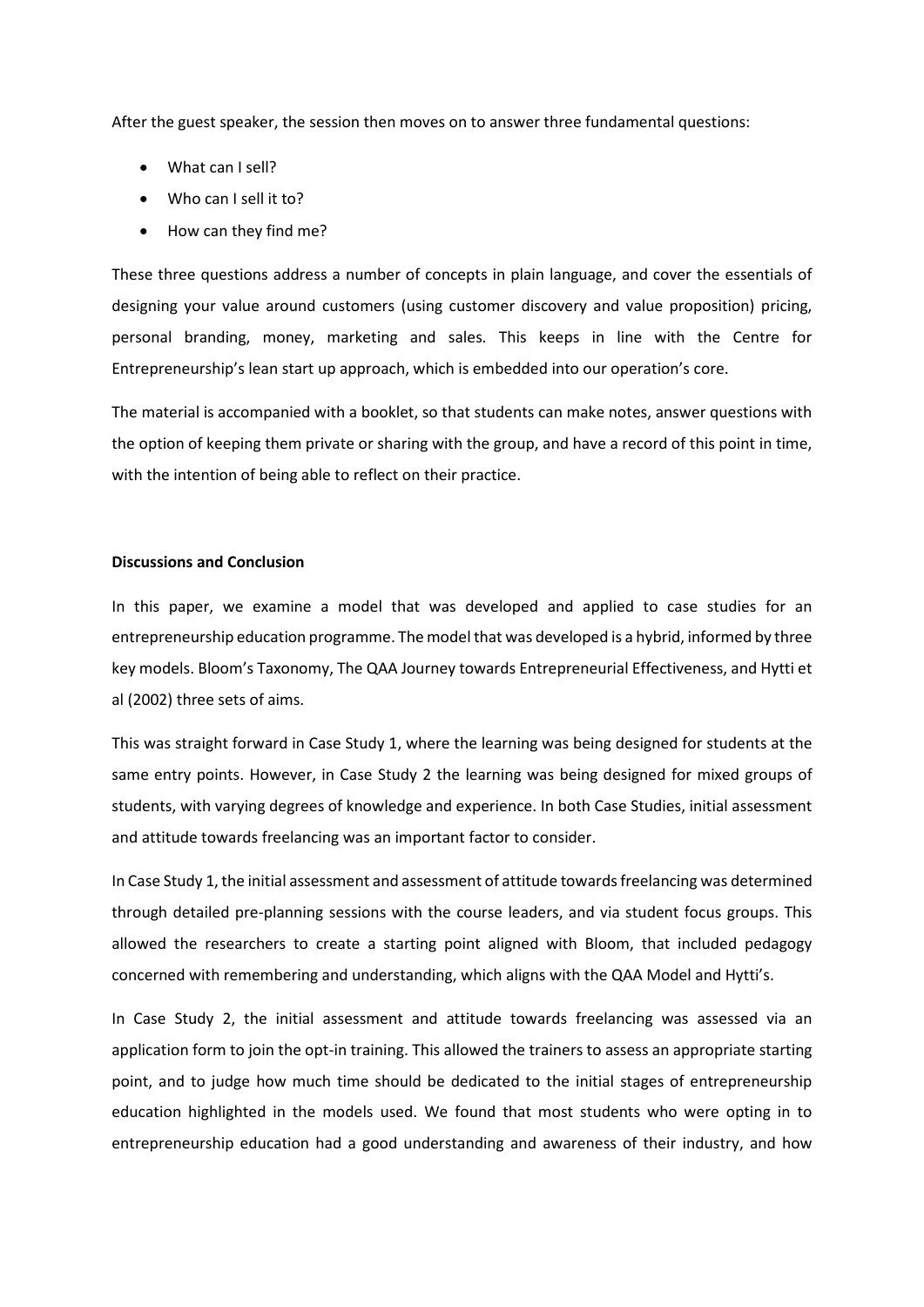freelancers currently operate and the types of work undertaken. However, the students lacked understanding/confidence on technical information, such as finance, sales and marketing.

The next step was to move towards development of Entrepreneurial Competency and learning to become entrepreneurial, posing the second question 'Who can I sell it to?'. At this stage, the customer discovery process was examined, where we move towards supporting students to apply and analyse the market and their potential customers. This is where Entrepreneurial Competencies can start to be encouraged, such as opportunity recognition, taking action, and mobilising resources to start to conduct their customer discovery activities. The application and analytical pedagogies were used in development of this. The students have now gained an understanding of freelancing which could be built upon through the customer discovery process. This process was used, including customer profiling, empathy maps, speaking with potential customer groups and investigating primary/secondary research, which achieved the application and analysing pedagogies. In both cases, this provided opportunities for students to investigate entrepreneurial competency and how to become entrepreneurial. This happened through students completing customer profiles, by researching their customers and engaging in the process. Resources such as 'Talking to Humans' (Constable 2014) and examining the 'build, measure, learn' feedback loop as part of the lean start up paradigm (Ries 2011).

The final step was to move students towards Entrepreneurial Effectiveness using creation and evaluation pedagogies the third question 'How can customers find me?' calls for creation and evaluation pedagogies. We ask the students to start creating material that will attract customers, whether this be a blog, a tweet, a poster or a marketing campaign. This aims to move students closer to entrepreneurial effectiveness by setting goals, using self-direction and communicating with their target market. This was achieved by asking the students to create and evaluate marketing materials that they have created for their customer groups, based on the build-up of information. This was framed around personal branding as a freelancer, and being able to communicate their value and USP to the customers and their problems that have been identified during customer discovery. In this part of the sessions, students were able to create materials in class, or create live materials such as thought leadership pieces on LinkedIn or blog posts.

This paper investigates how the constructivist philosophy of education is utililzed in the development of a model for the training of freelancers in entrepreneurship education. Currently, job security and self-reliance are key features of thriving professionally. The emergence of platform firms such as Uber that connect workers who are regarded as independent contractors to clients for in-person service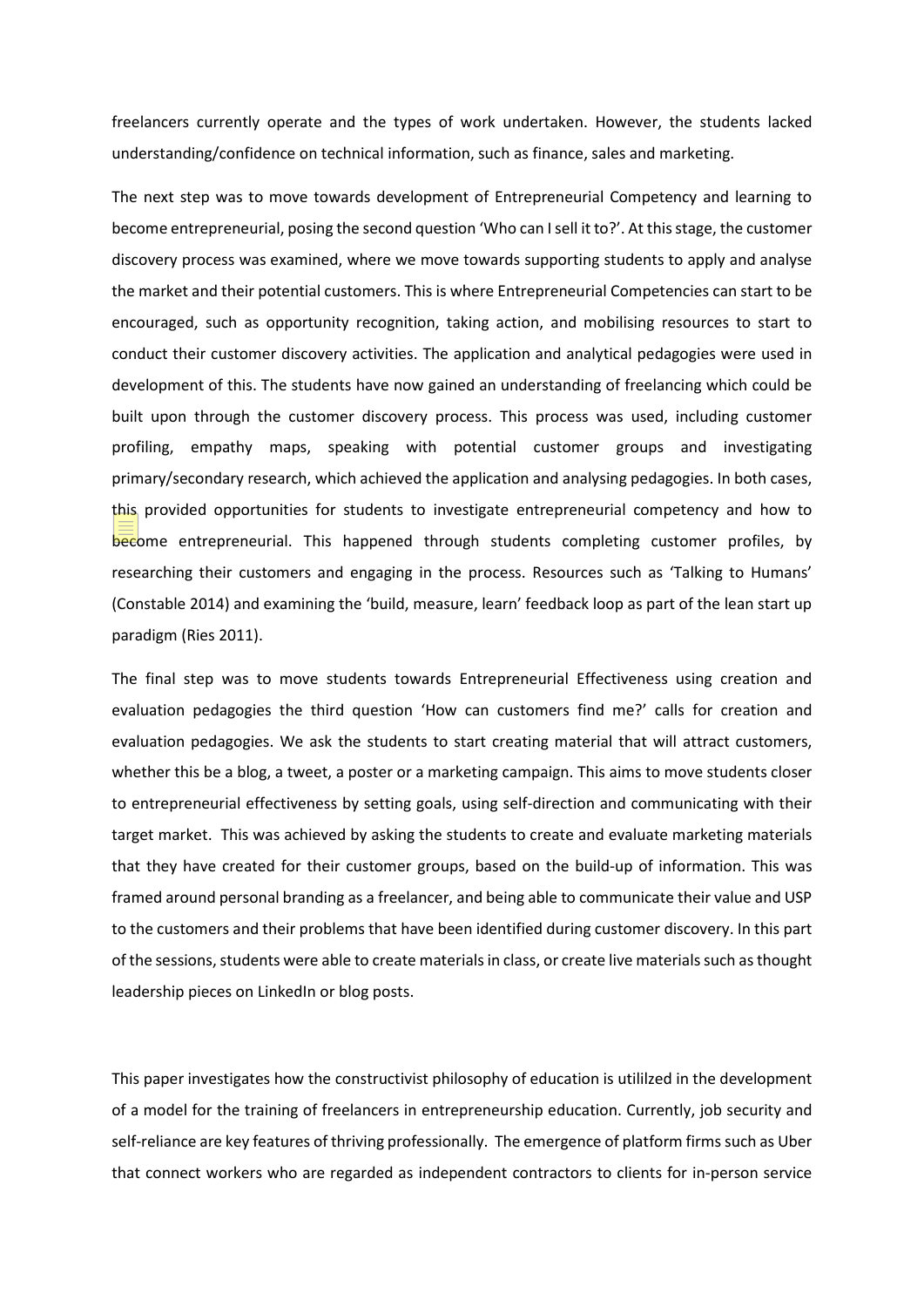tasks has led to a need to re-examine how students are trained for the work place of the future. Drawing on constructivist models of education, (Bloom, 1956; Hytti, 2002; QAA, 2018), the paper shows how a model was developed to train Freelancers in entrepreneurship education. Based on Bloom's Taxonomy, students' progression through the stages of learning is evaluated. Hytti's 2002 study on entrepreneurial learning is used to track progress as students become more entrepreneurial. The QAA Guidelines for Enterprise and Entrepreneurship education is used to gauge students' learning journey towards entrepreneurial effectiveness. The model is designed and explored based on sessions that are delivered through a coaching style. The coaching style of delivery enables students' to regard entrepreneurship as a process with themselves at the centre. The initial starting point of the entrepreneurial process aimed at exploring entrepreneurial awareness by posing questions such as 'what is entrepreneurship?'. The second stage which followed in tandem focused on the development of entrepreneurial competencies and an entrepreneurial mind-set. This stage was then followed by the last stage where students practiced entrepreneurial effectiveness.

The paper contributes to understanding how constructivist philosophies of education and existing models that inform entrepreneurship education may facilitate the development of specific skill-set to enable learners to face the freelancing economy. The paper presents a flexible model that can be applied or adapted in its current form to provide entrepreneurship educators with a robust framework to enhance curriculum development, training and entrepreneurial mind-set to learners.

#### **Limitations and Suggestions for future Research**

This model has raised further questions in relation to this type of training and its ability to prepare students to freelance. Opportunities for further research into this model could include student perceptions of freelancing and the gigging economy. Does this type of training prepare students to have an accurate perception of freelancing, and do their perceptions match the realities they went on to face in the workforce? Further investigation and measurement into the students' readiness to freelance after the sessions would further understanding of the success of this type of intervention.

#### **References**

Agrawal,A.,Horton,J.,Lacetera,N.,&Lyons,E.(2013).Digitization and the contractlabor market: A research agenda. In A. Goldfarb, S. Greenstein, & C. Tucker (Eds.), Economic analysis of the digital economy (pp.219–250). Chicago, IL: University of Chicago Press.

Anderson, L. W., & Krathwohl L, D. R. (2001). *A taxonomy for learning, teaching, and assessing: a revision of Bloom's taxonomy of educational objectives*. New York, Longman.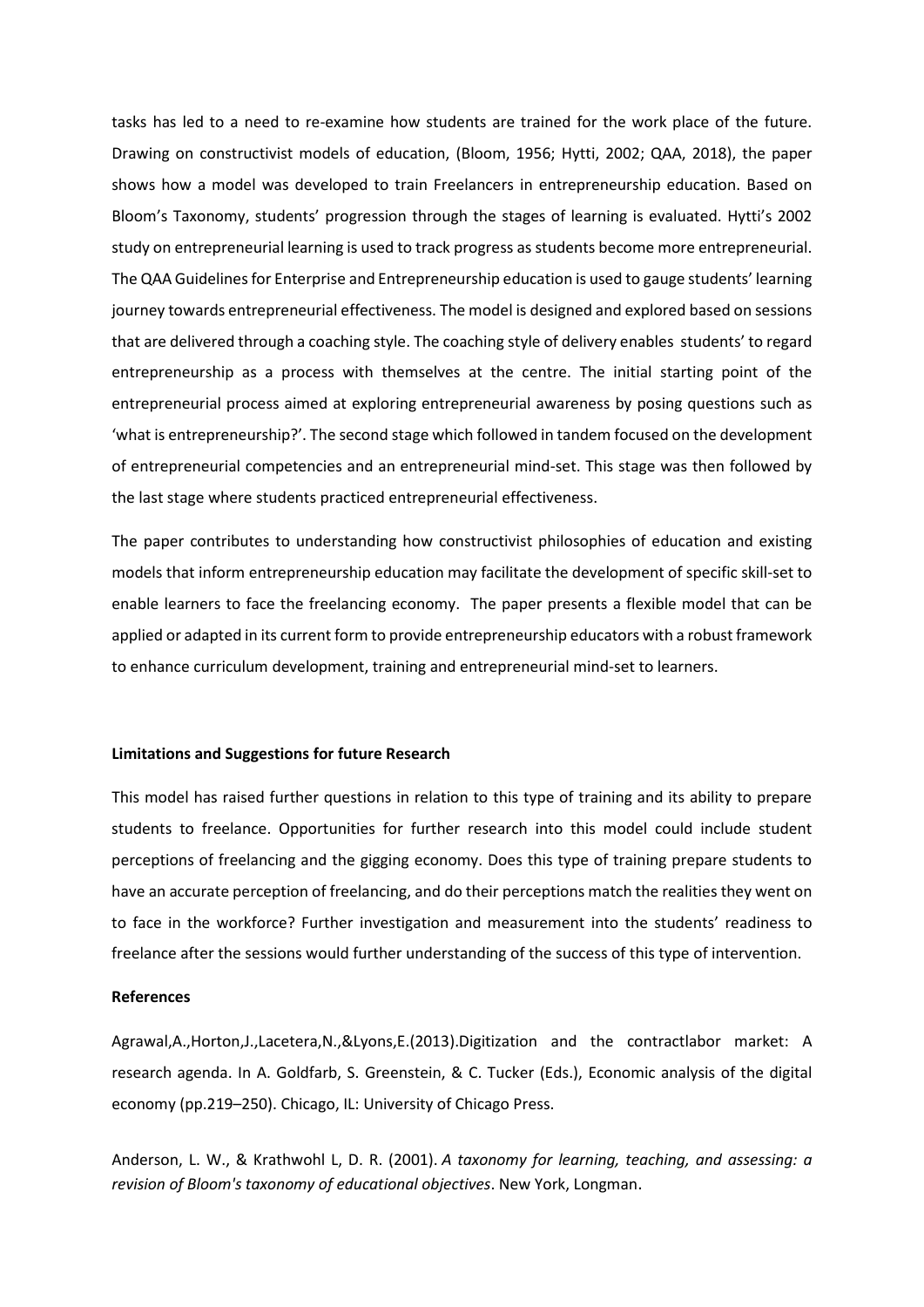Bloom, B.S. (1956). *Taxonomy of Educational Objectives, Handbook 1: The Cognitive Domain*. New York. David McKay Co Inc.

Coffield, F .(2008). *Just suppose teaching and learning became the first priority*. London, Learning Skills Network. p.12.

Constable, G. (2014) *Talking to Humans: Success starts with understanding your customers.* New York Entrepreneurial Institute.

Dweck, C.S. (1999). *Self Theories: Their role in motivation, development and personality*. Hove, Psychology Press.

Fawbert, F .(1998). *An eclectic approach to Teaching and Learning in Post-Compulsory Education.* UCLan. p.7

Gagne, R. (1985). *The Conditions of Learning (4th Ed.)*. New York: Holt, Rinehart & Winston.

Gardner, J. (2006). *Assessment and Learning*. London. Sage. pp.55-56.

Hytti, U. (ed.) (2002) *State-of-Art of Enterprise Education in Europe – Results from the Entredu project. Written jointly with Paula Kuopusjärvi, Irma Vento- Vierikko, Arthur Schneeberger, Christine Stampfl, Colm O'Gorman, Halvor Hulaas, Judi Cotton and Keith Hermann*. A publication published in the Entredu - project, Leonardo da Vinci -programme of the European Commission: Turku, Finland.

Hytti U., and Kuopusjärvi, P. (2004) '*Evaluating and Measuring Entrepreneurship and Enterprise Education: Methods, Tools and Practices*' A publication published in the Entredu project, Leonardo da Vinci -programme of the European Commission: Turku, Finland.

Jackson, N. (2008). *Tackling the Wicked Problem of Creativity in Higher Education.* Proceedings from ARC Centre for the Creative Industries and Innovation, International Conference Brisbane June. p.5

Krathwohl, D.R.(2002). *A Revision of Bloom's Taxonomy: An Overview*. Theory Into Practice, Vol. 41:1, pp. 212-218

Quality Assurance Agency for Higher Education. (2018). *Enterprise and Entrepreneurship Education: Guidance for UK Higher Education Providers*. Gloucester.

Ries, E. (2011). *The lean startup: How today's entrepreneurs use continuous innovation to create radically successful businesses*. New York: Crown Business.